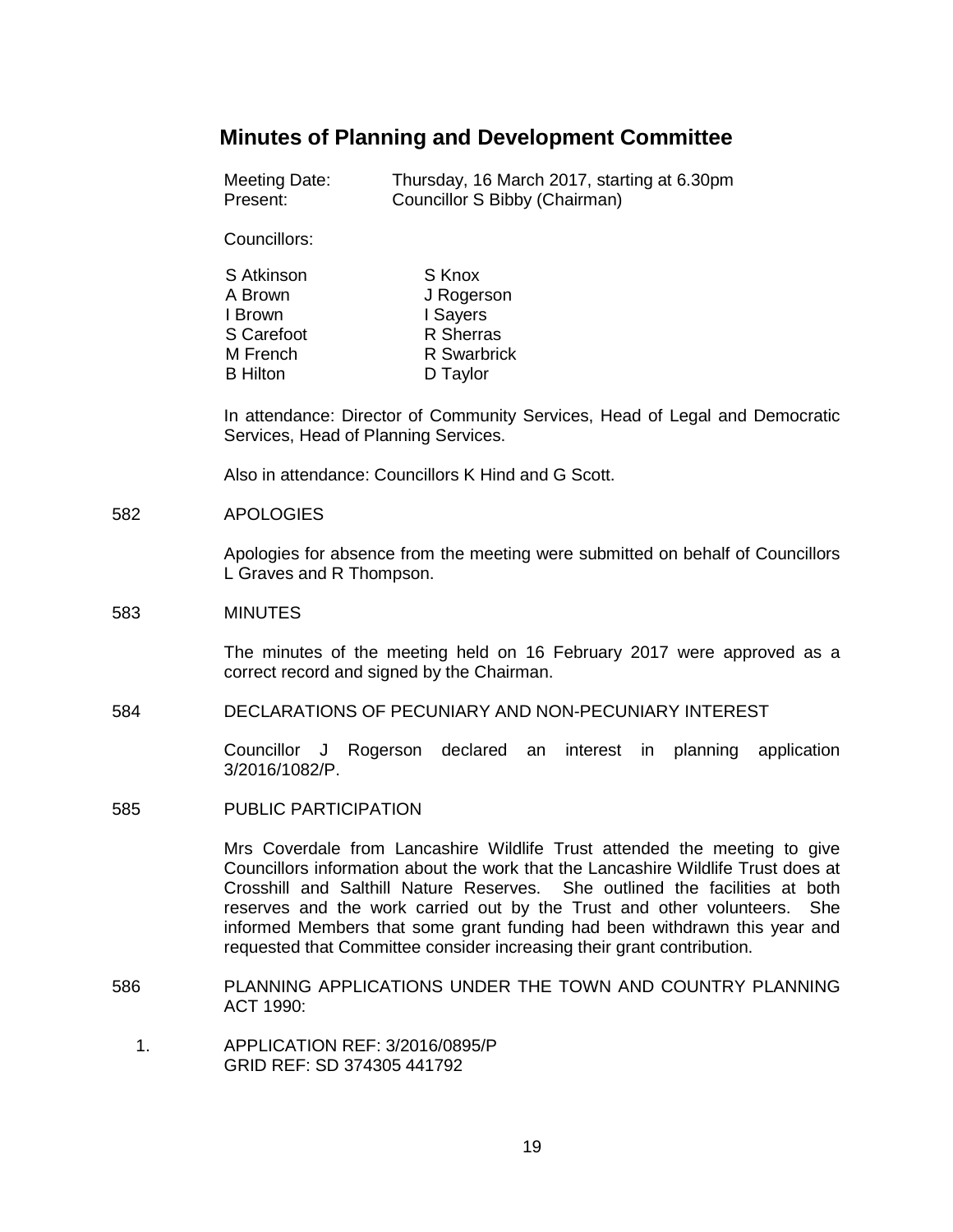The Head of Planning Services informed Committee that Lancashire Archaeology had done a revised assessment, the conclusion of which was that there would still be harm.

# DEVELOPMENT DESCRIPTION:

INTERNAL ALTERATIONS TO COMPLY WITH CURRENT BUILDING REGULATION REQUIREMENTS AT NORMAN COPE OPTICIANS, 11 CASTLE STREET, CLITHEROE BB7 2BT

APPROVED with the following conditions:

### *Time Limit*

1. The development must be begun not later than the expiration of three years beginning with the date of this permission.

REASON: Required to be imposed pursuant to Section 18 of the Planning (Listed Buildings and Conservation Areas) Act 1990.

#### Plans

2. The permission shall relate to the development as shown on Plan Reference 1639/T.01, 1639/T.02 and 1639/T.03.

REASON: For the avoidance of doubt.

Clarification of extent of permission

*3.* This consent does not include proposed repair works.

REASON: No information has been submitted to indicate the impact of proposed works on the special architectural and historic interest of the listed building.

#### Building record

*4.* No development shall take place until the applicant, or their agent or successors in title, has secured the implementation of a programme of recording, analysis and reporting. This must be carried out in accordance with a written scheme of investigation, which shall first have been submitted to and agreed in writing by the Local Planning Authority.

REASON: To ensure and safeguard the recording and inspection of matters of archaeological/historical importance associated with the site and in accordance with National Planning Policy Framework paragraph 141: "Local planning authorities should require developers to record and advance understanding of the significance of any heritage assets to be lost (wholly or in part) in a manner proportionate to their importance and the impact, and to make this evidence (and any archive generated) publicly accessible".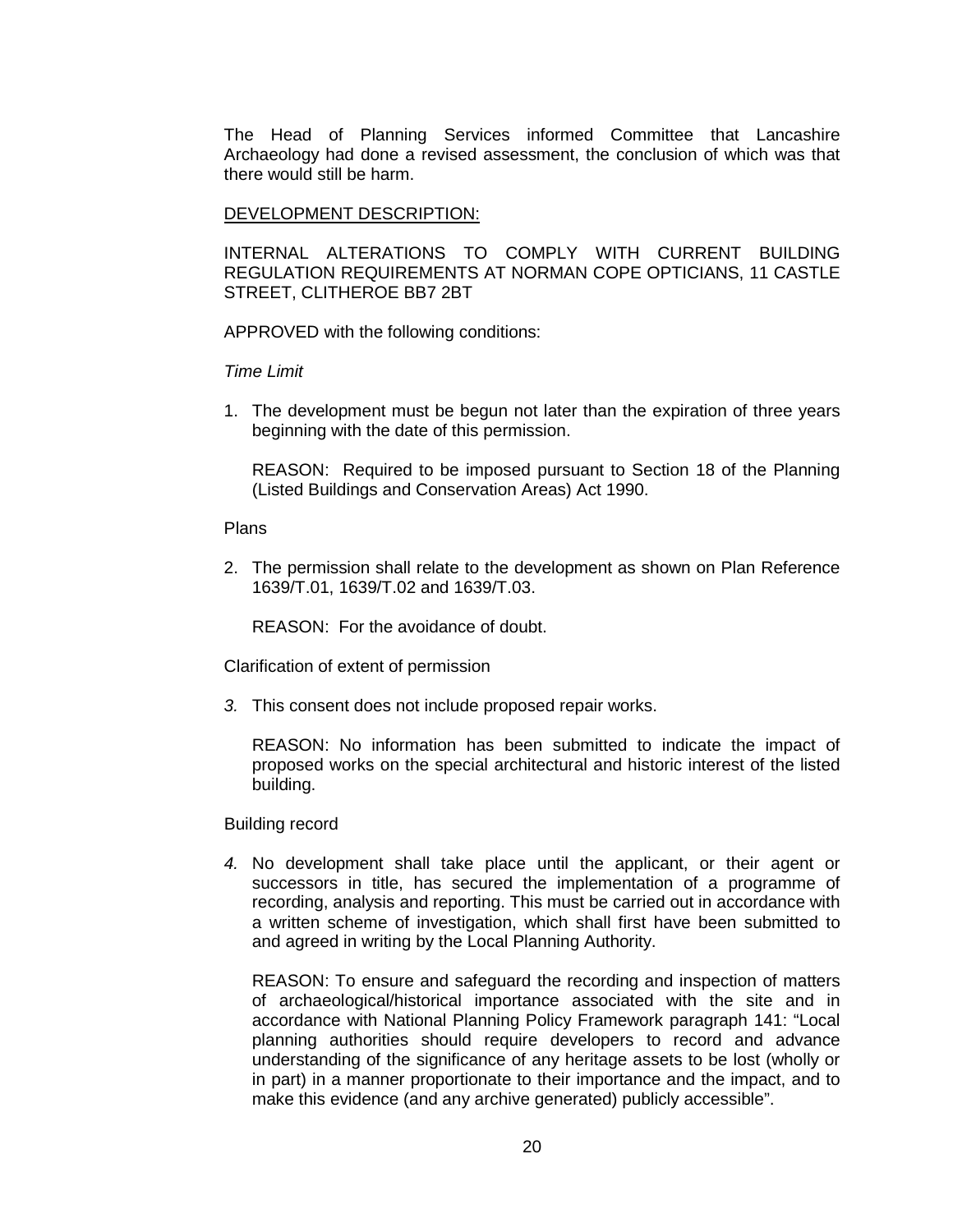Design and Materials

5. Precise specifications of the proposed stairs shall have been submitted to and approved by the Local Planning Authority before their use in the proposed development.

REASON: In order to limit the impact of proposals on the special architectural and historic interest of the listed building.

Structural works

6. Precise specifications (including a structural engineer's method statement) of proposed fabric removal shall have been submitted to and approved by the Local Planning Authority before the implementation of this element of the proposed works.

REASON: In order to limit the impact of proposals on the special architectural and historic interest of the listed building.

# 2. APPLICATION REF: 3/2017/0020/P GRID REF: SD 369058 443824

The Head of Planning Services referred to an amended plan that defined the residential curtilage that would be included in an additional condition.

# DEVELOPMENT DESCRIPTION:

APPLICATION FOR OUTLINE PLANNING PERMISSION WITH ALL MATTERS RESERVED FOR A NEW FARM WORKER'S DWELLING AT MASON HOUSE FARM CLITHEROE ROAD BASHALL EAVES BB7 3DD.

That the application be APPROVED subject to the following conditions:

- 1. Application for approval of all reserved matters must be made not later than the expiration of three years beginning with the date of this permission and the development must be begun not later than whichever is the later of the following dates.
	- (a) The expiration of three years from the date of this permission; or
	- (b) The expiration of two years from the final approval of the reserved matters or, in the case of approval on different dates, the final approval of the last such matter to be approved.

REASON: Required to be imposed pursuant to Section 91 of the Town and Country Planning Act 1990 as amended by Section 51 of the Planning and Compulsory Purchase Act 2004.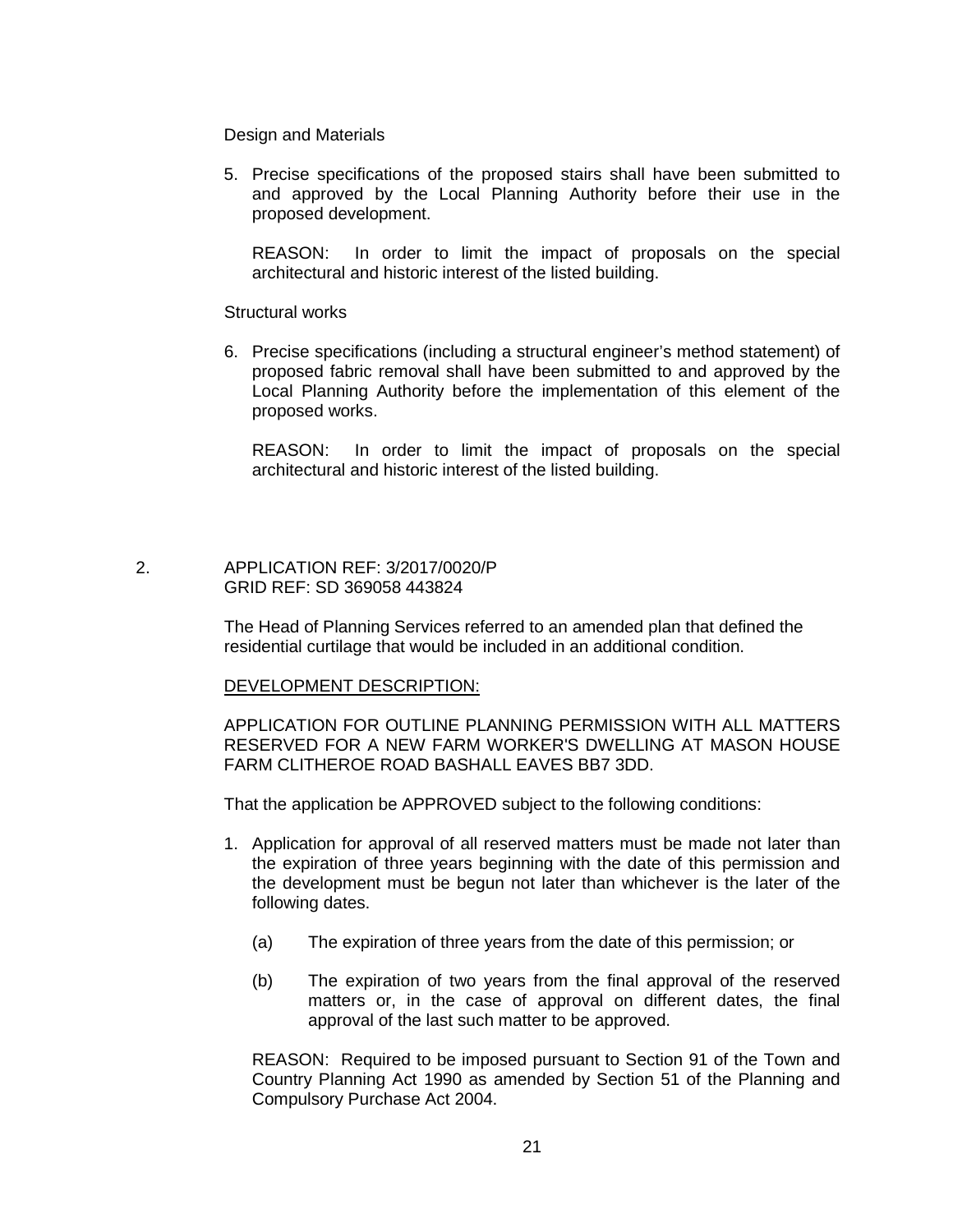2. Unless explicitly required by condition within this consent, the development hereby permitted shall relate to the development as shown on the Proposed Location Plan (1:2500) and Proposed Site Plan (1:1250) received 16 March 2017.

REASON: For the avoidance of doubt and to ensure that the development is carried out in accordance with the submitted plans.

3. The approval of the Local Planning Authority shall be sought in respect of the following matters before the development is commenced:- the appearance; layout; landscaping; and scale.

REASON: The application is granted in outline only under the provisions of Article 4 of the Town and Country Planning (Development Management Procedure) Order 2015 and details of the matters referred to in the condition have not been submitted for consideration.

4. The submission of reserved matters shall include details of all proposed refuse storage area, boundary treatments/fencing/walling and existing and proposed land levels, including slab levels. The development shall be carried out in strict accordance with the approved details unless agreed in writing by the Local Planning Authority.

REASON: In order to ensure that the Local Planning Authority may ensure that the detailed design of the proposal is appropriate to the locality in accordance with Policy DMG1 of the Ribble Valley Core Strategy.

5. Unless otherwise agreed in writing with the Local Planning Authority, no development shall take place until the details of the tree protection measures, in accordance with BS5837: 2012 - Trees in Relation to Demolition, Design & Construction, for all the existing trees within, or directly adjacent to the site have been submitted to and agreed in writing by the Local Planning Authority. The details submitted shall also include a tree protection monitoring schedule. The approved tree protection measures shall be implemented in full under the supervision of a qualified arboriculturalist and inspected by the Local Planning Authority before any site works are begun.

REASON: In order to ensure that trees of visual amenity/botanical/historical value are protected against adverse effects of the development in accordance with Policies DME1 and DMG1 of the Ribble Valley Core Strategy.

6. No trees on the application site shall be willfully damaged, cut down, uprooted, pruned, felled or destroyed, either prior to or following the submission of a Reserved Matters Application, without the prior written permission of the Local Planning Authority.

REASON: In order to ensure that existing trees are retained in the interests of visual amenity and to comply with Policies DMG1, DME1 and DME2 of the Ribble Valley Core Strategy (Adopted Version).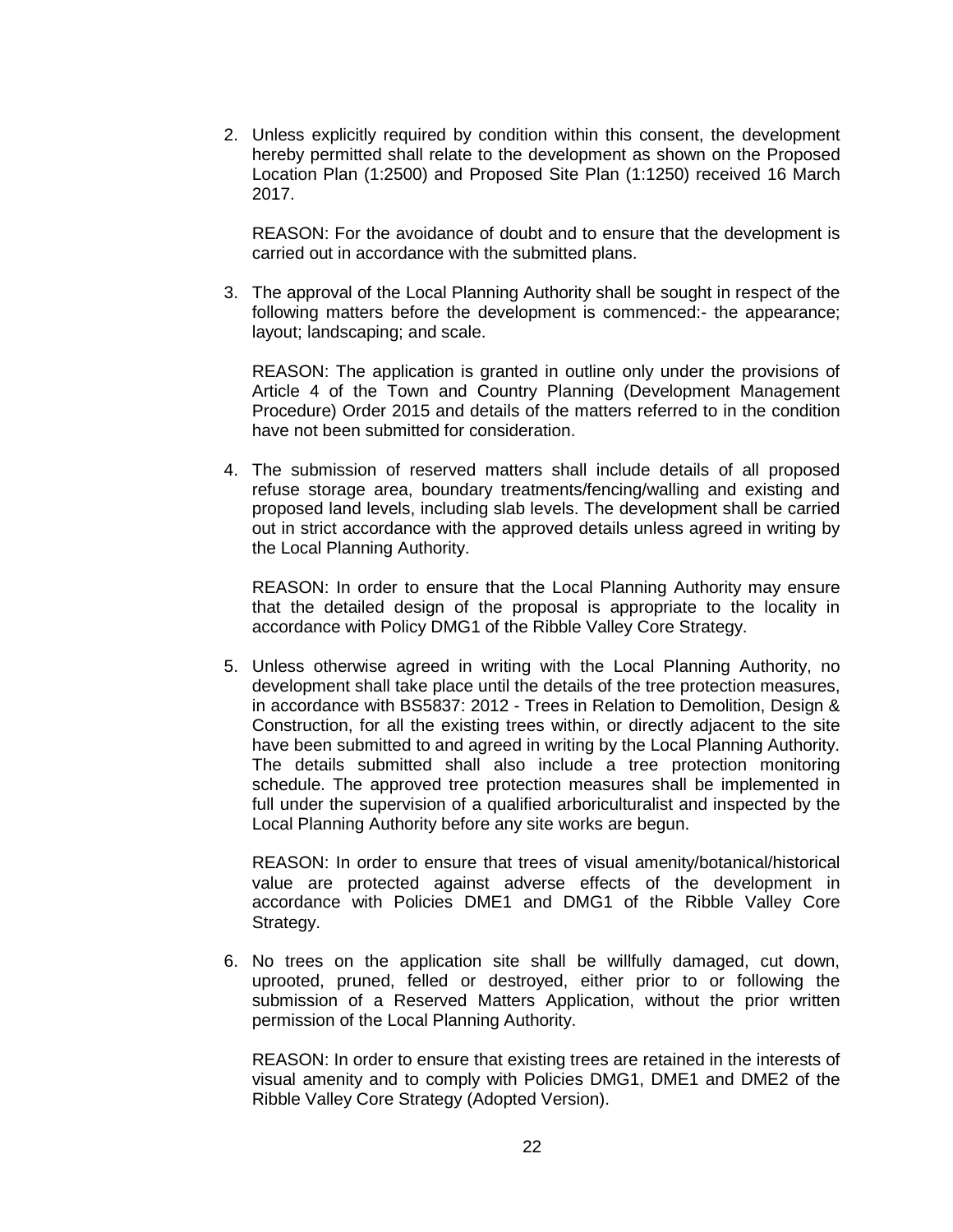7. No development, including any site preparation, demolition, scrub/hedgerow clearance or tree works/removal shall commence or be undertaken on site until details of the provisions to be made for building dependent species of conservation concern, artificial bird nesting boxes / artificial bat roosting sites have been submitted to, and approved in writing by the Local Planning Authority.

For the avoidance of doubt the details shall identify the nature and type of the nesting boxes/artificial roosting sites and the locations(s) or wall and roof elevations into which the above provisions shall be incorporated.

The artificial bird/bat boxes shall be incorporated into the dwelling during the construction stage of the development and made available for use before the dwelling hereby approved is first occupied and thereafter retained. The development shall be carried out in strict accordance with the approved details.

REASON: In the interests of biodiversity and to enhance nesting/roosting opportunities for species of conservation concern and reduce the impact of development in accordance with Policies DMG1 and Key Statement EN4 of the Ribble Valley Core Strategy.

8. The size of the dwelling hereby permitted shall be a maximum of 150 square metres of gross floor space measured externally (the domestic garage associated with the dwelling will be excluded from this floor area calculation) unless agreed otherwise in writing by the Local Planning Authority. Upon its occupation and notwithstanding the provisions of the Town and Country Planning (General Permitted Development) Order 2015 or any subsequent enactment thereof the dwelling hereby permitted shall not be altered or extended, no new windows shall be inserted, no alterations to the roof shall be undertaken and no buildings or structures shall be erected within the curtilage of the dwelling hereby approved unless planning permission has first been granted by the Local Planning Authority.

REASON: To ensure that the size of the dwelling hereby permitted is reasonably related to the agricultural holding and is commensurate with the established functional requirement and can be sustained in the long term, and in accordance with Core Strategy Policies DMG2 and DMH3.

9. The occupation of the dwelling shall be limited to a person solely or mainly employed or last employed in the locality in agriculture as defined in Section 336(1) of the Town and Country Planning Act 1990 or in forestry, or a dependant of such a person residing with him or her or a widow or widower of such a person.

REASON: For the avoidance of doubt as permission has been granted for the dwelling on the basis of its occupation by an essential rural worker in a location where a dwelling for general occupation would not normally be permitted; and to comply with Policy DMH3 of the Ribble Valley Core Strategy.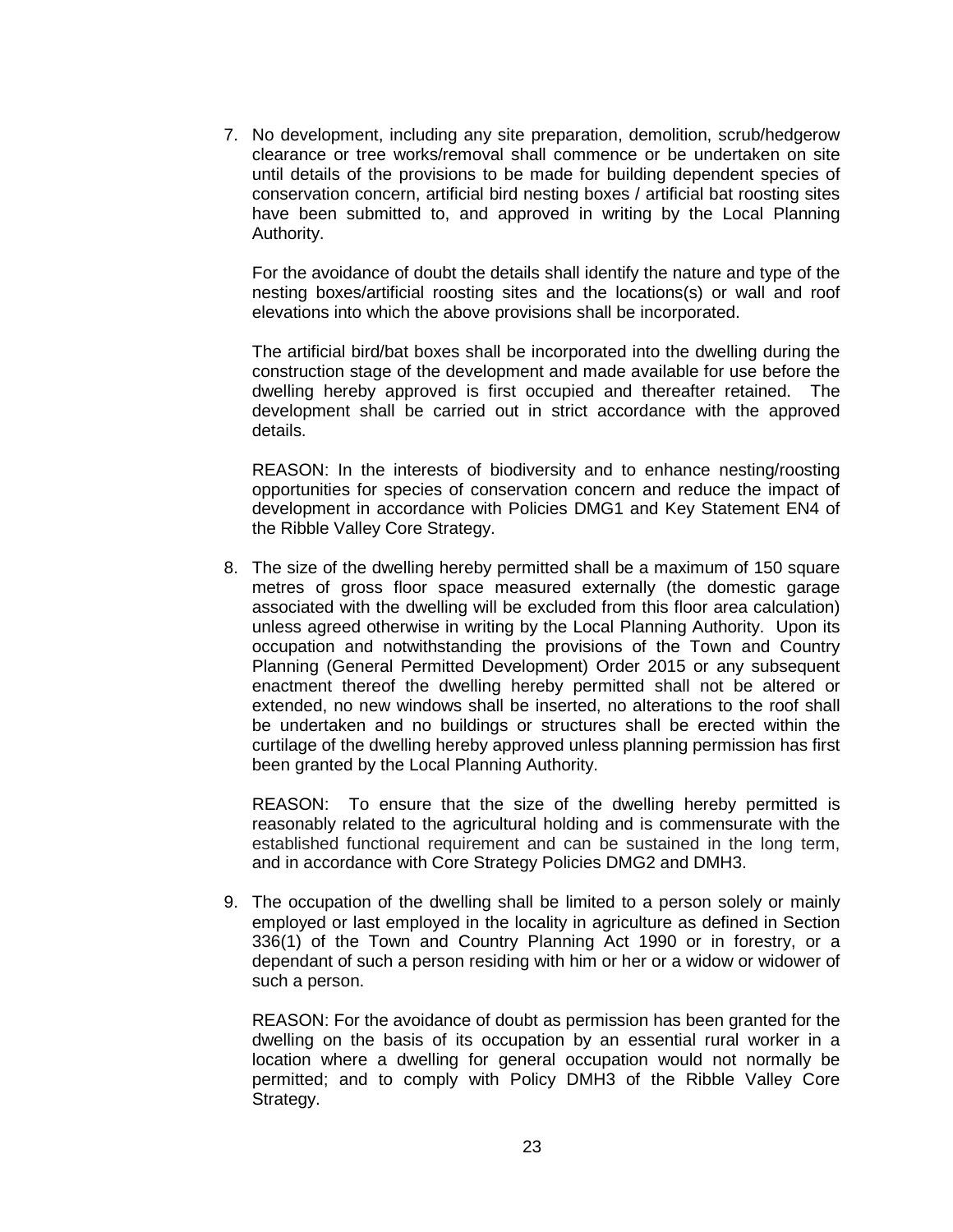10. Prior to the commencement of any development, details of the foul drainage scheme shall be submitted to and approved in writing by the Local Planning Authority. Foul shall be drained on a separate system. The dwelling shall not be occupied until the approved foul drainage scheme has been completed to serve the building, in accordance with the approved details. The development shall be completed maintained and managed in accordance with the approved details

REASON: To ensure satisfactory means of foul drainage in accordance with Policies DMG1 and DME6 of the Ribble Valley Core Strategy.

11. Prior to the commencement of any development, a surface water drainage scheme and means of disposal, based on sustainable drainage principles with evidence of an assessment of the site conditions (inclusive of how the scheme shall be managed after completion) shall be submitted to and approved in writing by the Local Planning Authority. The surface water drainage scheme must be restricted to existing runoff rates and unless otherwise agreed in writing by the Local Planning Authority, no surface water shall discharge to the public sewerage system either directly or indirectly. The development shall be completed, maintained and managed in accordance with the approved details.

REASON: To ensure satisfactory means of surface water drainage in accordance with Policies DMG1 and DME6 of the Ribble Valley Core Strategy.

(Mr Hoerty spoke in favour of the above application.)

 3. APPLICATION REF: 3/2017/0105/P GRID REF: SD 369585 443183

# DEVELOPMENT DESCRIPTION:

THE SITING OF FOUR YURTS AND ASSOCIATED STRUCTURES (RESUBMISSION OF APPLICATION 3/2016/0111) AT THE RED PUMP HOTEL, CLITHEROE ROAD, BASHALL EAVES.

That the application be APPROVED subject to the imposition of the following condition(s):

1. The development must be begun not later than the expiration of three years beginning with the date of this permission.

REASON: Required to be imposed pursuant to Section 91 of the Town and Country Planning Act 1990.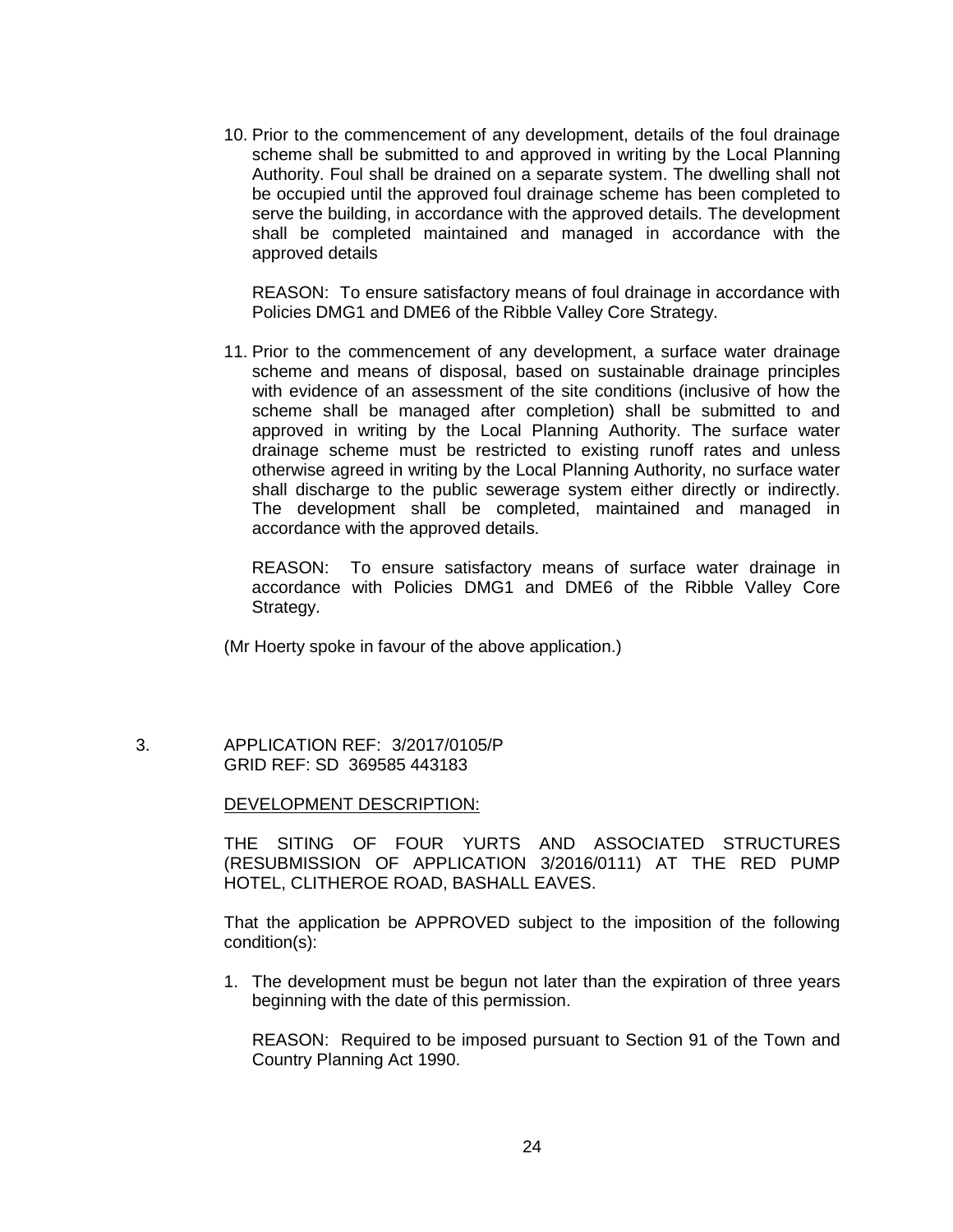2. Unless explicitly required by condition within this consent, the development hereby permitted shall be carried out in complete accordance with the proposals as detailed on drawings:

Gle/762/2131/01 Yurt elevations (Scale 1:50 @ A4)

REASON: For the avoidance of doubt and to clarify which plans are relevant to the consent.

3. Notwithstanding any description of materials in the application and the requirements of condition 2 of this permission, samples or full details of all materials to be used on the external surfaces of the Yurts and the ancillary facilities buildings hereby approved shall have been submitted to and approved in writing by the Local Planning Authority prior to their use on site. Such details shall include the type, colour and texture of the materials. The development shall thereafter be implemented and maintained in accordance with the duly approved materials.

REASON: In order that the Local Planning Authority may ensure that the materials to be used are appropriate to the locality in accordance with Key Statement EN2, and Policy DMG1 of the Ribble Valley Core Strategy.

4. Notwithstanding the details shown on the approved plans and the requirements of condition 2 of this permission, within three months of the date of this decision a landscaping scheme for the site (including elements of both 'hard' and 'soft' landscaping) shall be submitted to and approved in writing by the Local Planning Authority. Such a scheme shall include details of the proposed surface treatment of all hard surfaced areas and the type, species, siting, planting distances and programme of planting of any trees, hedges and shrubs. The duly approved landscaping scheme shall be carried out within 12 months of it first being approved in writing by the LPA and the areas which are landscaped shall be retained as landscaped areas thereafter. Any trees or shrubs removed, dying, being severely damaged or becoming seriously diseased within three years of planting shall be replaced by trees or shrubs of similar size and species to those originally required to be planted.

REASON: In order to achieve a satisfactory level of landscaping in the interests of visual amenity and to enhance biodiversity in accordance with the requirements of Key Statement EN2, and Policies DMG1and DME3 of the Ribble Valley Core Strategy.

5. No external lighting shall be installed on any structure hereby approved, or elsewhere within the site, without the prior written approval of the Local Planning Authority. Details of any such lighting shall be submitted to and approved in writing by the Local Planning Authority prior to its installation. Only the duly approved lighting shall be installed on the buildings hereby approved.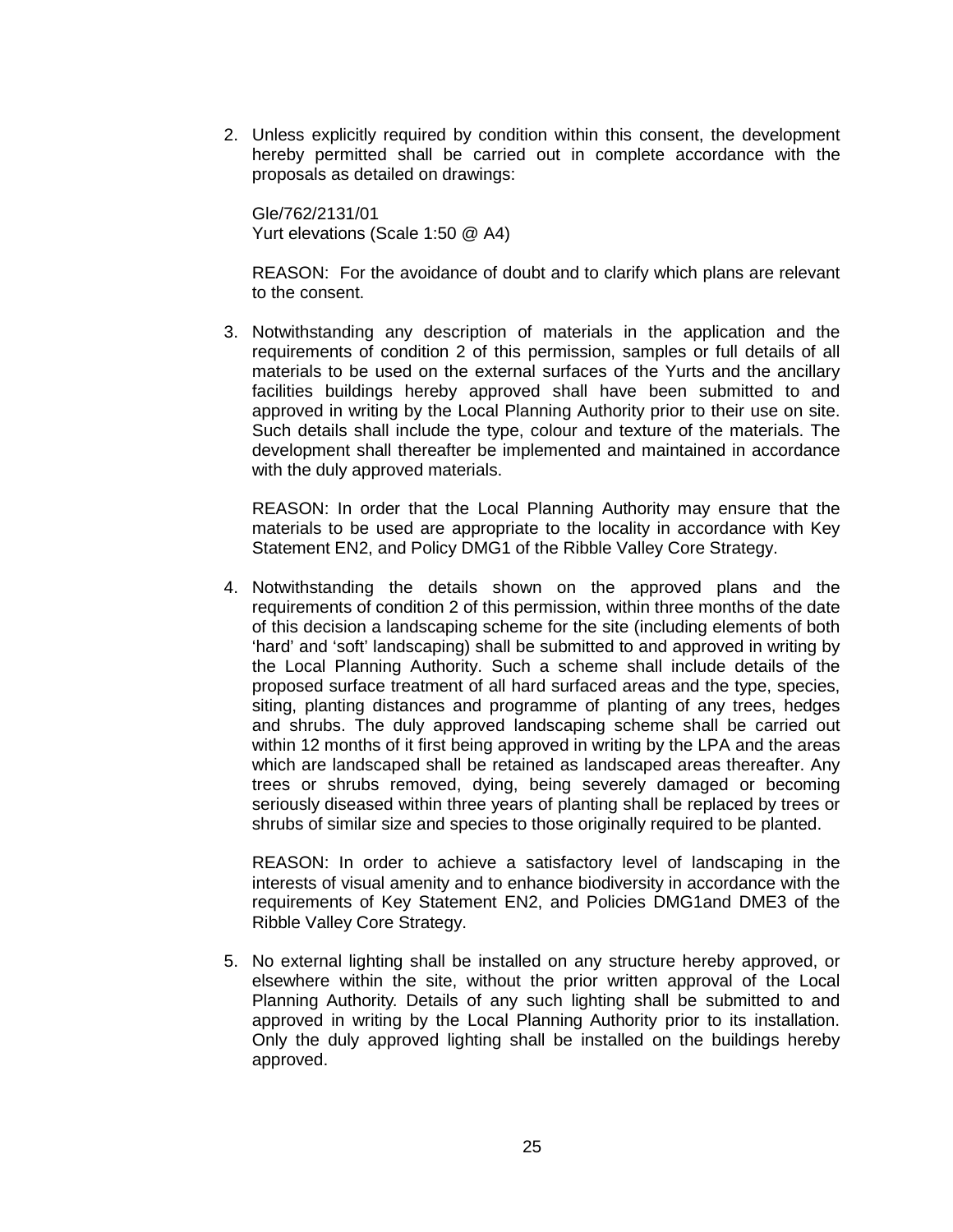REASON: In order to ensure a satisfactory appearance in the interests of visual amenity and to prevent nuisance arising in accordance with Key Statement EN2 and Policy DMG1 of the Ribble Valley Core Strategy.

6. The Yurts hereby approved shall not be let to or occupied by any one person or group of persons for a combined total period exceeding 90 days in any one calendar year and in any event shall not be used as a unit of permanent accommodation or any individual(s) sole place of residence. A register of all occupants of the accommodation hereby approved shall be maintained at all times and shall be made available for inspection by the Local Planning Authority on request. For the avoidance of the register shall contain the name and address of the principal occupier together with dates of occupation.

REASON: To ensure that the development remains compatible with the character of the area and the intensity and frequency of usage remains proportionate to the use hereby approved in accordance with Policies DMG1, EC1, DME2, DMB1 and DMB3 of the Ribble Valley Core Strategy.

7. Notwithstanding the provisions The Town and Country Planning (Use Classes) (Amendment) (England) Order 2015, or any equivalent Order following the revocation and re-enactment thereof (with or without modification), the yurts hereby approved shall only be used as holiday accommodation and for no other purpose, including any other purpose within Use Class C3.

REASON: For the avoidance of doubt, and to avoid an over-intensive use and to ensure that the development remains compatible with the character of the area and the intensity and frequency of usage remains proportionate to the use hereby approved in accordance with Policies DMG1, EC1, DME2, DMB1 and DMB3 of the Ribble Valley Core Strategy.

8. The Yurts hereby approved shall only be used between the dates of 1 April and 31 October and shall be removed in their entirety from the site when not in use between November and March.

REASON: In accordance with Policies EN2, DMG1 and DMB3 of the Ribble Valley Core Strategy, in order to limit occupation of the site and to maintain the scenic beauty of the Forest of Bowland Area of Outstanding Natural Beauty.

9. The Yurts hereby approved shall only operate as a business in association with the Red Pump Hotel (Clitheroe Road, Bashall Eaves BB7 3DA - or any such alternative name that the property is known as in the future), and shall not be sold off as a separate business.

REASON: For the avoidance of doubt and to ensure that the yurts remain part of the existing business at the Red Pump Hotel.

(Mr Hoerty spoke in favour of the above application.)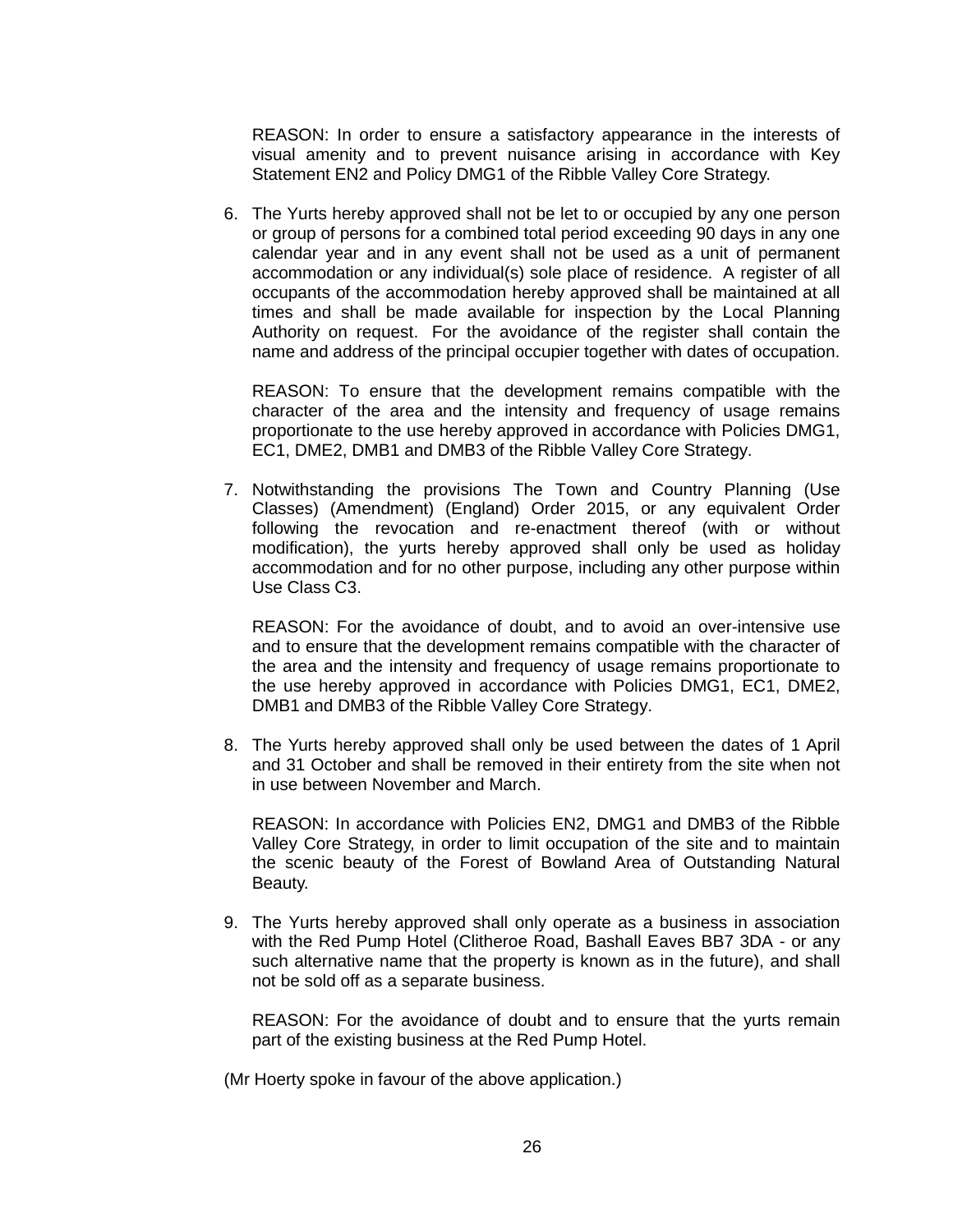(Councillor Rogerson left the meeting.)

 4. APPLICATION REF: 3/2016/1082/P GRID REF: SD 361005 437575

> The Head of Planning Services referred to late items and reminded Committee that the covenants on the land were not a material planning consideration.

#### DEVELOPMENT DESCRIPTION:

APPLICATION FOR OUTLINE CONSENT FOR DEMOLITION OF 74 HIGHER ROAD AND CONSTRUCTION OF UP TO 123 HOUSES ON LAND TO THE REAR, INCLUDING ACCESS. 74 HIGHER ROAD LONGRIDGE PR3 3SY AND LAND TO THE REAR

Minded to Refuse and Deferred for precise wording of reasons for refusal which related to overprovision of housing being harmful to the Development Strategy of the Core Strategy and create a precedent for similar developments in the borough. To be brought back to Committee.

(Mr Vernon spoke in favour of the above application.) (Mr Holden spoken against the above application.) (Councillor K Hind was given permission to speak on the above application.)

(Councillor Rogerson returned to the meeting.)

## 587 PLANNING APPLICATION STATISTIC REPORT



#### APPLICATIONS DETERMINED – 1 FEBRUARY – 28 FEBRUARY 2017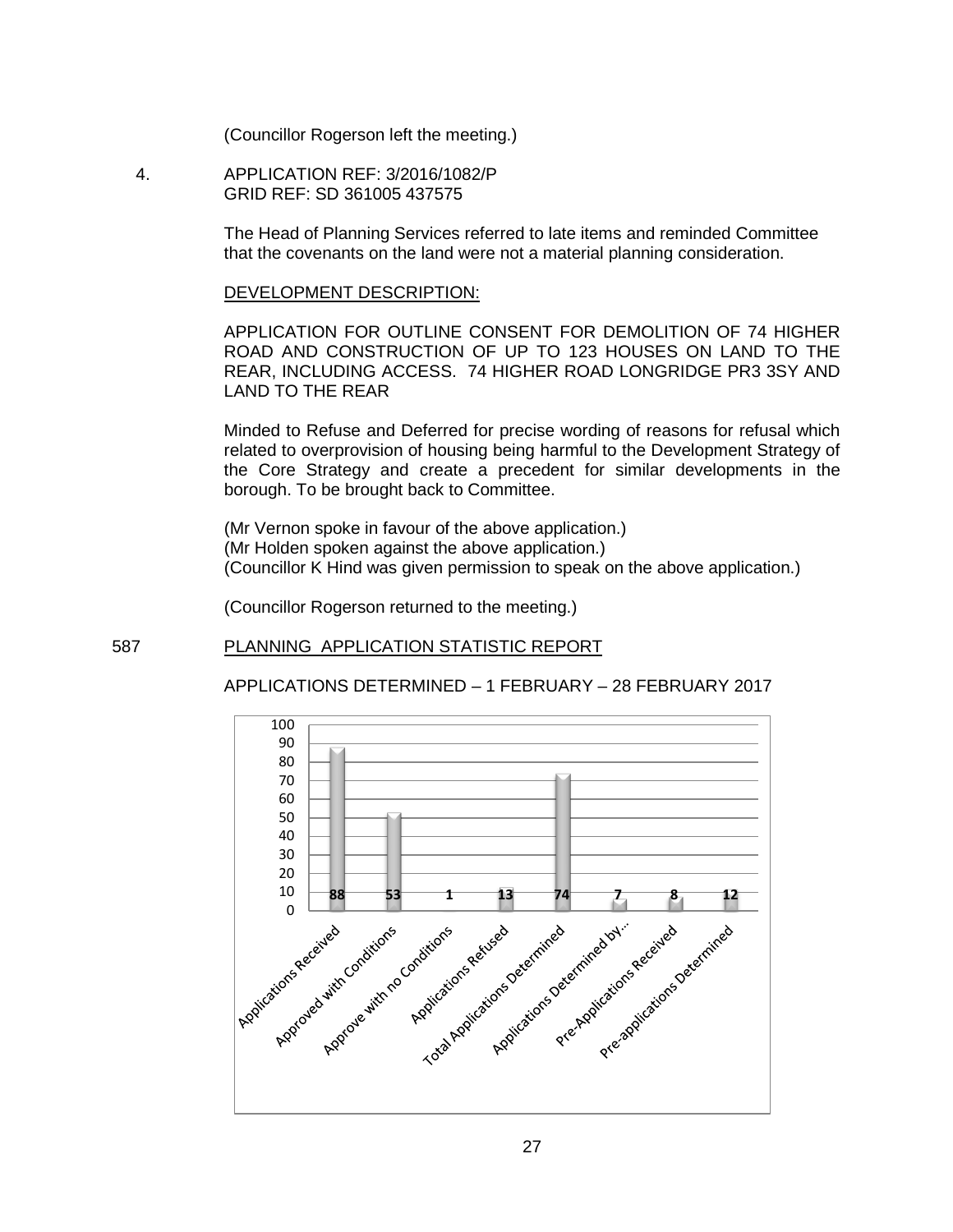(This list does not include prior determinations, split decisions, observations to other Local Planning Authorities and other less frequent application types).



INVALIDITY REPORT TO 1 MARCH 2017

INVALIDITY REASONS TO 1 MARCH 2017

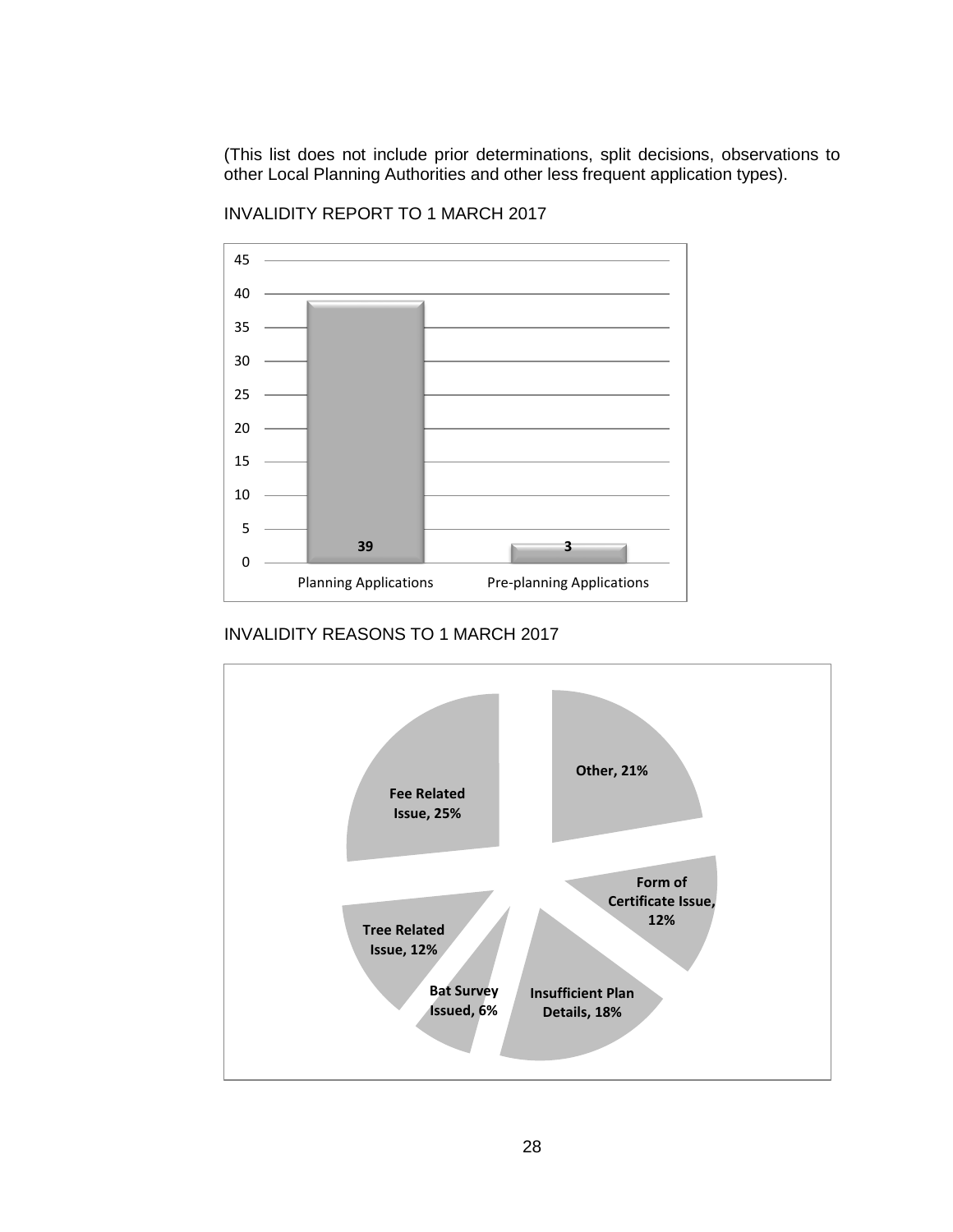In relation to submitted applications, between 30-40% of new applications are invalid when submitted. The above pie chart gives a breakdown of the main reasons for applications currently invalid.

Although some applications are quickly made valid (between 2-3 days) in many cases agents/applicants take a considerable time in responding or providing the additional details. In some cases this may be due to the need to commission additional work such as arboricultural reports or bat surveys.

#### 588 PLANNING APPLICATIONS DETERMINATION RATE

Members will be aware that the Council has been provisionally included as a Designated Authority in relation to the determination of planning applications. This was specifically due to the failure to meet the criteria of 60% of Minor applications to be determined within 8 weeks. This was during the 2 year monitoring period specified by DCLG. Local Planning Authorities were given an opportunity to comment and assess the figures as well to give an explanation for their performance. Consequently revised figures now show a determination rate of 66.4% rather than 59.9% and it is hoped that it will be confirmed that Ribble Valley Borough Council will not be a Designated Authority.

A copy of the letter is included as an Appendix at the end of this report.

It can be seen from the following figures for the quarterly determination rate show that significant progress has been made in the determination of all planning applications.

#### 1 OCTOBER 2015 – 31 DECEMBER 2015

Major Applications – 6 applications which represents 46% determination within 13 weeks

Minor Applications – 20 applications which represents 30% determination within 8 weeks

Other Applications – 56 applications which represents 56% determination within 8 weeks

#### 1 JANUARY 2016 – 31 MARCH 2016

Major Applications – 3 applications which represents 27% determination within 13 weeks

Minor Applications – 36 applications which represents 54% determination within 8 weeks

Other Applications – 55 applications which represents 60% determination within 8 weeks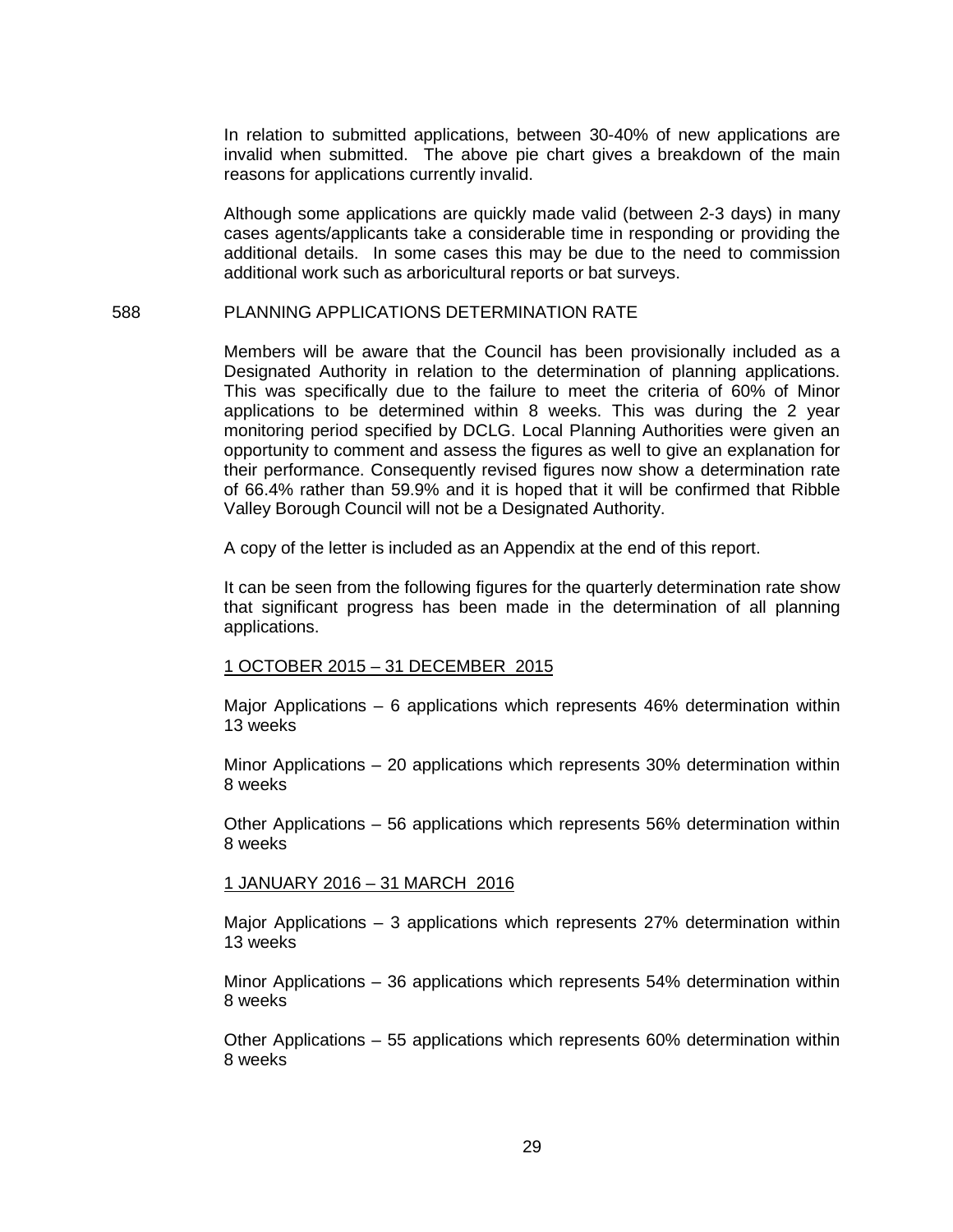### 1 APRIL 2016 – 30 JUNE 2016

Major Applications – 4 applications which represents 100% determination within 13 weeks

Minor Applications – 39 applications which represents 71% determination within 8 weeks

Other Applications – 65 applications which represents 74% determination within 8 weeks

# 1 JULY 2016 TO 30 SEPTEMBER 2016

Major Applications – 2 applications which represents 100% determination within 13 weeks

Minor Applications – 51 applications which represents 81% determination within 8 weeks

Other Applications – 94 applications which represents 85% determination within 8 weeks

#### 1 OCTOBER 2016 TO 31 DECEMBER 2016

Major Applications – 4 applications which represents 100% determination within 13 weeks

Minor Applications – 44 applications which represents 86% determination within 8 weeks

Other Applications – 65 applications which represents 90% determination within 8 weeks

**Number**

# 589 SECTION 106 APPLICATIONS

| <b>Plan No</b> | Location                                             | Date to<br><b>Committee</b> | 1141111141<br>οf<br><b>Dwellings</b> | <b>Progress</b>                 |
|----------------|------------------------------------------------------|-----------------------------|--------------------------------------|---------------------------------|
| 3/2016/0580    | Spout Farm<br><b>Preston Road</b><br>Longridge       | 12/1/17                     | 34                                   | With<br>Applicants<br>Solicitor |
| 3/2016/0974    | <b>Land West</b><br><b>Preston Road</b><br>Longridge | 16/2/17                     | 275                                  | With Planning                   |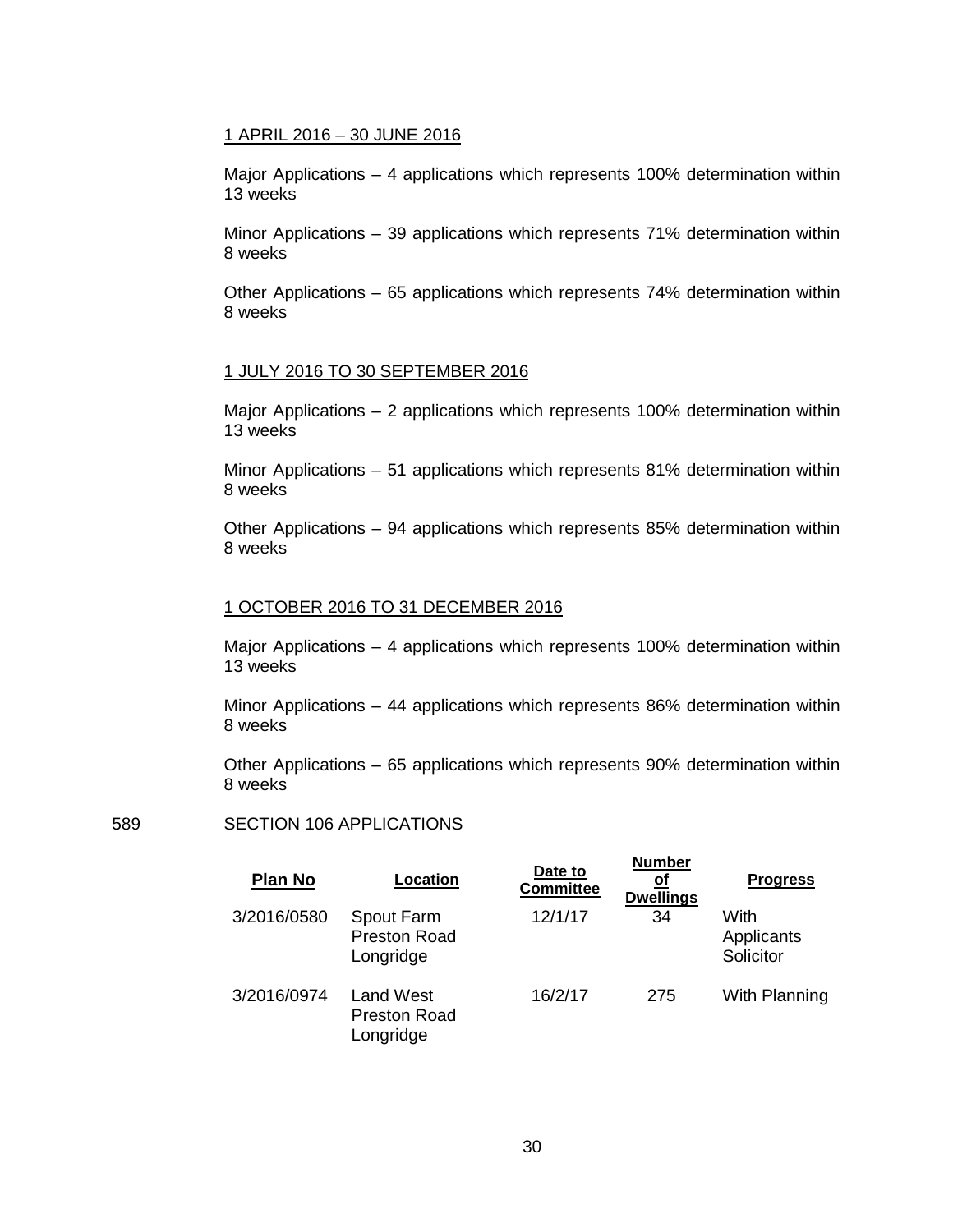# 590 APPLICATIONS WITHDRAWN

| <b>Plan No</b> | <b>Proposal</b>                                                                                                                                                                                                                                                                                                                                                                                                                | Location                                                                         |
|----------------|--------------------------------------------------------------------------------------------------------------------------------------------------------------------------------------------------------------------------------------------------------------------------------------------------------------------------------------------------------------------------------------------------------------------------------|----------------------------------------------------------------------------------|
| 3/2016/1064/P  | Replacement garage                                                                                                                                                                                                                                                                                                                                                                                                             | <b>Bank House</b><br>Sawley Road                                                 |
| 3/2016/1094/P  | New outbuilding to contain garden                                                                                                                                                                                                                                                                                                                                                                                              | Grindleton<br><b>Wiswell Manor</b>                                               |
|                | store, potting shed and greenhouse                                                                                                                                                                                                                                                                                                                                                                                             | <b>Pendleton Road</b><br>Wiswell                                                 |
| 3/2016/1095/P  | Creation of two parking spaces to<br>NW of Broxup House (resubmission<br>of 3/2016/0812)                                                                                                                                                                                                                                                                                                                                       | <b>Broxup House</b><br>Holden<br><b>Bolton by Bowland</b>                        |
| 3/2016/1114/P  | Removal of tree on the junction of<br>Dilworth Lane and Lower Lane to be<br>replaced by 2 trees                                                                                                                                                                                                                                                                                                                                | Dilworth Lane<br>Longridge                                                       |
| 3/2016/1123/P  | Single storey extension 5m long,<br>3.2m (max) high and 2.7m to eaves                                                                                                                                                                                                                                                                                                                                                          | Middlewood cottage<br><b>Worston Road</b><br>Chatburn                            |
| 3/2017/0067/P  | Discharge of conditions 2 (drawing),<br>3 (hard surface materials), 4 & 5<br>(foul and surface drainage society),<br>8 (arboriculture and tree protection),<br>9 (soft landscape), 11 (non-native<br>species removal), 12 (ecological<br>impact assessment, mitigation and<br>enhancement), 13 (bat<br>method<br>statement,<br>licence<br>application,<br>mitigation and enhancement) from<br>planning permission 3/2015/0024. | <b>Ribble Valley</b><br><b>Remembrance Park</b><br><b>Mitton Road</b><br>Whalley |

# 591 APPEALS UPDATE

| <b>Application</b><br>No and<br>reason for<br><u>appeal</u> | <b>Date</b><br>Received/<br><b>Appeal</b><br><b>Start</b><br><b>Date</b> | <b>Site Address</b>                                                    | Type of<br>Appeal<br><b>Procedure</b> | Date of<br><b>Inquiry/Hearing</b><br>if applicable | <b>Progress</b>                          |
|-------------------------------------------------------------|--------------------------------------------------------------------------|------------------------------------------------------------------------|---------------------------------------|----------------------------------------------------|------------------------------------------|
| 3/2015/0605<br>R                                            | 03/05/16                                                                 | Little Snodworth Fm<br>Snodworth Road<br>Langho                        | <b>WR</b>                             |                                                    | Appeal<br><b>Dismissed</b><br>22/12/2016 |
| 3/2015/0393<br>R                                            | 10/08/16                                                                 | Land west of<br><b>Preston Road</b><br>Longridge<br>(Grimbaldeston Fm) | Inquiry                               | 03/05/17 to<br>05/05/17 (3<br>days)                | <b>Bespoke</b><br>timetable              |
| 3/2016/0516<br>R                                            | 12/10/16                                                                 | Seven Acre<br><b>Bungalow</b><br>Forty Acre Lane<br>Longridge          | <b>WR</b>                             |                                                    | Awaiting<br>Decision                     |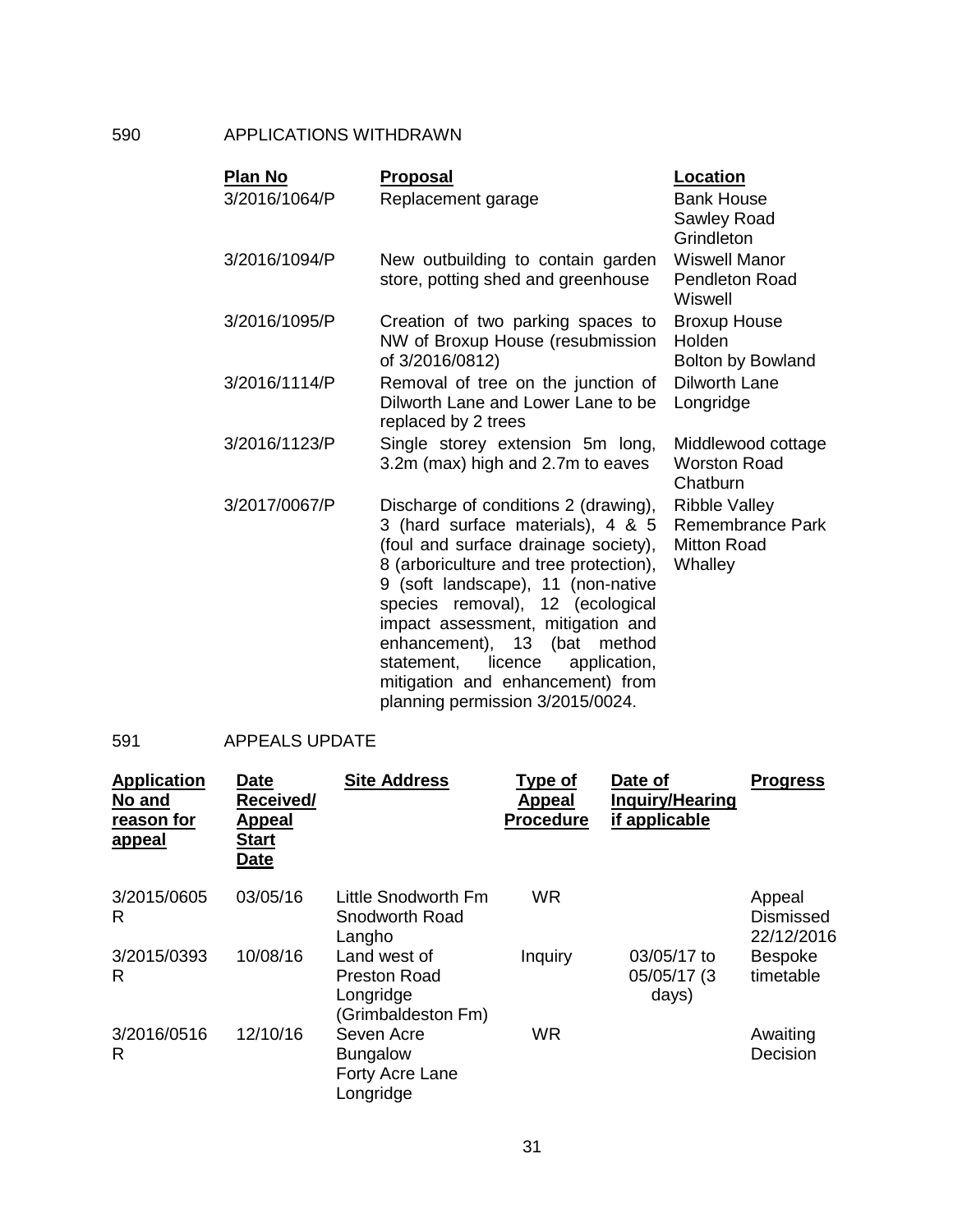| <b>Application</b><br>No and<br>reason for<br><b>appeal</b> | <b>Date</b><br><b>Received/</b><br><u>Appeal</u><br><u>Start</u><br><u>Date</u> | <b>Site Address</b>                                         | <b>Type of</b><br><b>Appeal</b><br><b>Procedure</b> | Date of<br><b>Inquiry/Hearing</b><br>if applicable             | <b>Progress</b>                        |
|-------------------------------------------------------------|---------------------------------------------------------------------------------|-------------------------------------------------------------|-----------------------------------------------------|----------------------------------------------------------------|----------------------------------------|
| 3/2016/0750<br>R                                            | 17/11/16                                                                        | 24 Higher Road<br>Longridge                                 | <b>WR</b>                                           |                                                                | Awaiting<br>Decision                   |
| 3/2016/0279<br>R                                            | Awaiting<br>start<br>from PINS                                                  | Dove Syke<br>date Eaves Hall Lane<br><b>West Bradford</b>   | LB                                                  |                                                                |                                        |
| 3/2015/0776<br>R                                            | 26/01/17                                                                        | Land off<br>Lambing Clough Ln<br><b>Hurst Green</b>         | Hearing                                             | Provisionally 4 <sup>th</sup><br>or 5 <sup>th</sup> April 2017 | <b>Statement</b><br>due<br>02/03/17    |
| 3/2015/0780<br>$R$ (enf)                                    | 26/01/17                                                                        | Timothy<br>House<br>Farm Whalley Road<br><b>Hurst Green</b> | Hearing                                             | Provisionally 4 <sup>th</sup><br>or 5 <sup>th</sup> April 2017 | Statement<br>due<br>02/03/17           |
| 3/2016/0369R                                                | 30/11/16                                                                        | Greengore Farm<br><b>Hill Lane</b><br><b>Hurst Green</b>    | <b>WR</b>                                           |                                                                | Awaiting<br>Decision                   |
| 3/2016/0370<br>R                                            | 30/11/16                                                                        | Greengore Farm<br><b>Hill Lane</b><br><b>Hurst Green</b>    | <b>WR</b>                                           |                                                                | Awaiting<br>Decision                   |
| 3/2016/0346<br>R                                            | 15/02/17                                                                        | 30 Barker Lane<br>Mellor                                    | <b>WR</b>                                           |                                                                | Statement<br>Due<br>22/03/17           |
| 3/2016/0858<br>R                                            | 13/12/16                                                                        | Davis Gate Barn<br><b>Clitheroe Road</b><br>Dutton          | <b>WR</b>                                           |                                                                | Appeal<br><b>Dismissed</b><br>02/03/07 |
| 3/2016/0833<br>R                                            | 20/01/17                                                                        | Moorgate Farm<br>Kenyon Lane<br><b>Dinckley</b>             | <b>WR</b>                                           |                                                                | <b>Statement</b><br>Due<br>24/02/17    |
| 3/2016/0765<br>R                                            | 14/02/17                                                                        | 68-70<br>Whalley<br>Road<br>Wilpshire                       | <b>WR</b>                                           |                                                                | <b>Statement</b><br>Due<br>21/03/17    |
| 3/2016/0366<br>R                                            | Awaiting<br>start<br>from PINS                                                  | Vicarage Fold<br>date Wiswell                               | Appellant<br>asked for<br>hearing                   |                                                                |                                        |

# 592 LANCASHIRE WILDLIFE TRUST LOCAL NATURE RESERVES CROSSHILL AND SALTHILL

The Director of Community Services submitted a report for Committee to consider a request from the Wildlife Trust for Lancashire for an additional contribution towards the management of the two local nature reserves at Crosshill and Salthill, Clitheroe and to seek Committee's approval to begin a formal new Lease Agreement process with the Trust.